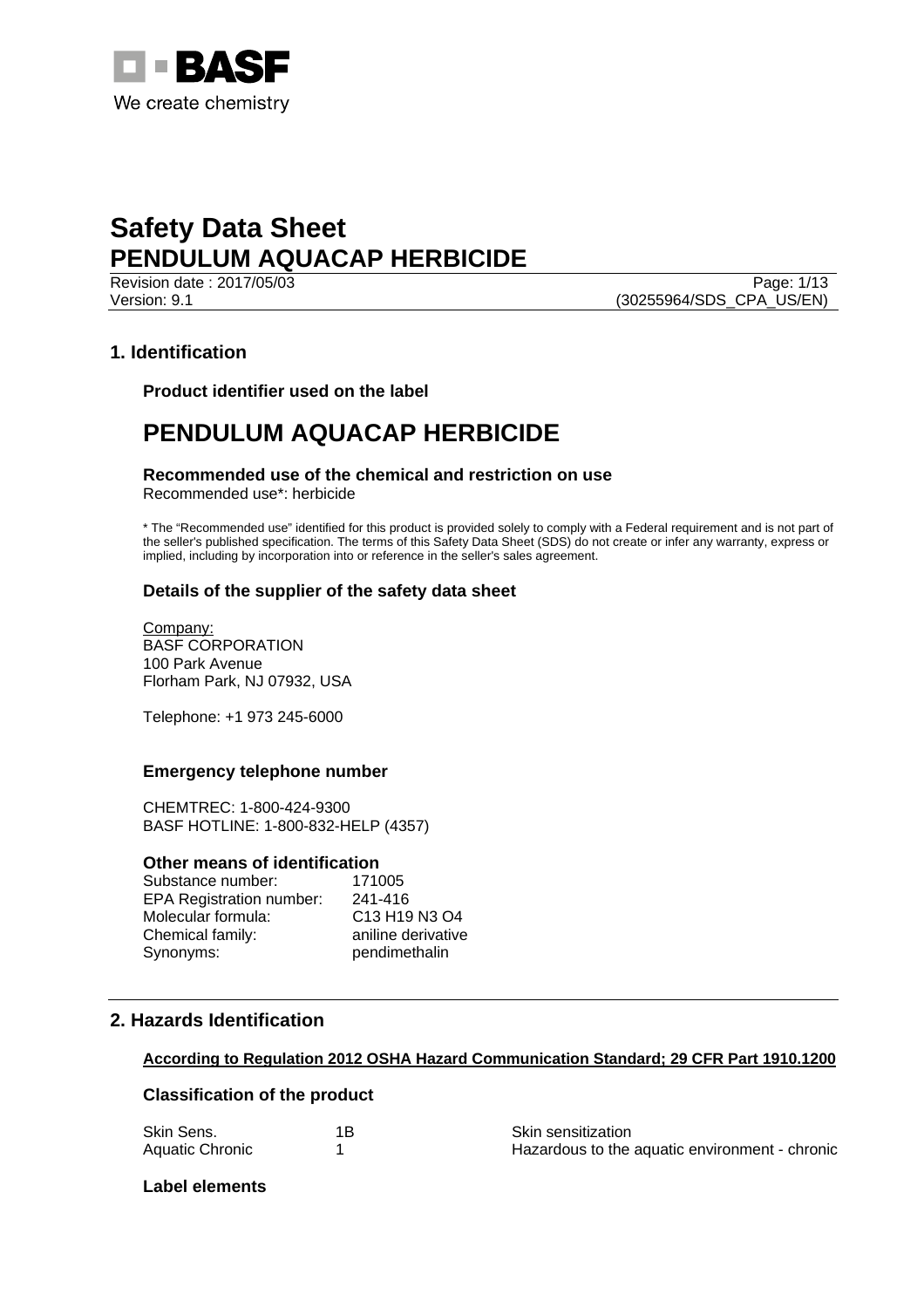Revision date : 2017/05/03 Page: 2/13

| Version: 9.1                           | (30255964/SDS_CPA_US/EN)                                               |
|----------------------------------------|------------------------------------------------------------------------|
| Pictogram:                             |                                                                        |
|                                        |                                                                        |
| Signal Word:                           |                                                                        |
| Warning                                |                                                                        |
| <b>Hazard Statement:</b>               |                                                                        |
| H317                                   | May cause an allergic skin reaction.                                   |
| H410                                   | Very toxic to aquatic life with long lasting effects.                  |
| Precautionary Statements (Prevention): |                                                                        |
| P280                                   | Wear protective gloves.                                                |
| P271                                   | Use only outdoors or in a well-ventilated area.                        |
| P273                                   | Avoid release to the environment.                                      |
| P <sub>260</sub>                       | Do not breathe mist or vapour.                                         |
| P <sub>264</sub>                       | Wash with plenty of water and soap thoroughly after handling.          |
| Precautionary Statements (Response):   |                                                                        |
| P312                                   | Call a POISON CENTER or doctor/physician if you feel unwell.           |
| P305 + P351 + P338                     | IF IN EYES: Rinse cautiously with water for several minutes. Remove    |
|                                        | contact lenses, if present and easy to do. Continue rinsing.           |
| P304 + P340                            | IF INHALED: Remove person to fresh air and keep comfortable for        |
|                                        | breathing.                                                             |
| P303 + P352                            | IF ON SKIN (or hair): Wash with plenty of soap and water.              |
| P333 + P311                            | If skin irritation or rash occurs: Call a POISON CENTER or             |
|                                        | doctor/physician.                                                      |
| P391                                   | Collect spillage.                                                      |
| P332 + P313                            | If skin irritation occurs: Get medical advice/attention.               |
| P362 + P364                            | Take off contaminated clothing and wash it before reuse.               |
| P337 + P311                            | If eye irritation persists: Call a POISON CENTER or doctor/physician.  |
| Precautionary Statements (Storage):    |                                                                        |
| P403 + P233                            | Store in a well-ventilated place. Keep container tightly closed.       |
| P405                                   | Store locked up.                                                       |
| Precautionary Statements (Disposal):   |                                                                        |
| D501                                   | Dispose of contents/container to hazardous or special waste collection |

P501 Dispose of contents/container to hazardous or special waste collection point.

#### **Hazards not otherwise classified**

Labeling of special preparations (GHS):

CONTAINS ISOCYANATES. INHALATION OF ISOCYANATE MISTS OR VAPORS MAY CAUSE RESPIRATORY IRRITATION, BREATHLESSNESS, CHEST DISCOMFORT AND REDUCED PULMONARY FUNCTION. OVEREXPOSURE WELL ABOVE THE PEL MAY RESULT IN BRONCHITIS, BRONCHIAL SPASMS AND PULMONARY EDEMA. LONG-TERM EXPOSURE TO ISOCYANATES HAS BEEN REPORTED TO CAUSE LUNG DAMAGE, INCLUDING REDUCED LUNG FUNCTION WHICH MAY BE PERMANENT. ACUTE OR CHRONIC OVEREXPOSURE TO ISOCYANATES MAY CAUSE SENSITIZATION IN SOME INDIVIDUALS, RESULTING IN ALLERGIC RESPIRATORY REACTIONS INCLUDING WHEEZING, SHORTNESS OF BREATH AND DIFFICULTY BREATHING. ANIMAL TESTS INDICATE THAT SKIN CONTACT MAY PLAY A ROLE IN CAUSING RESPIRATORY SENSITIZATION.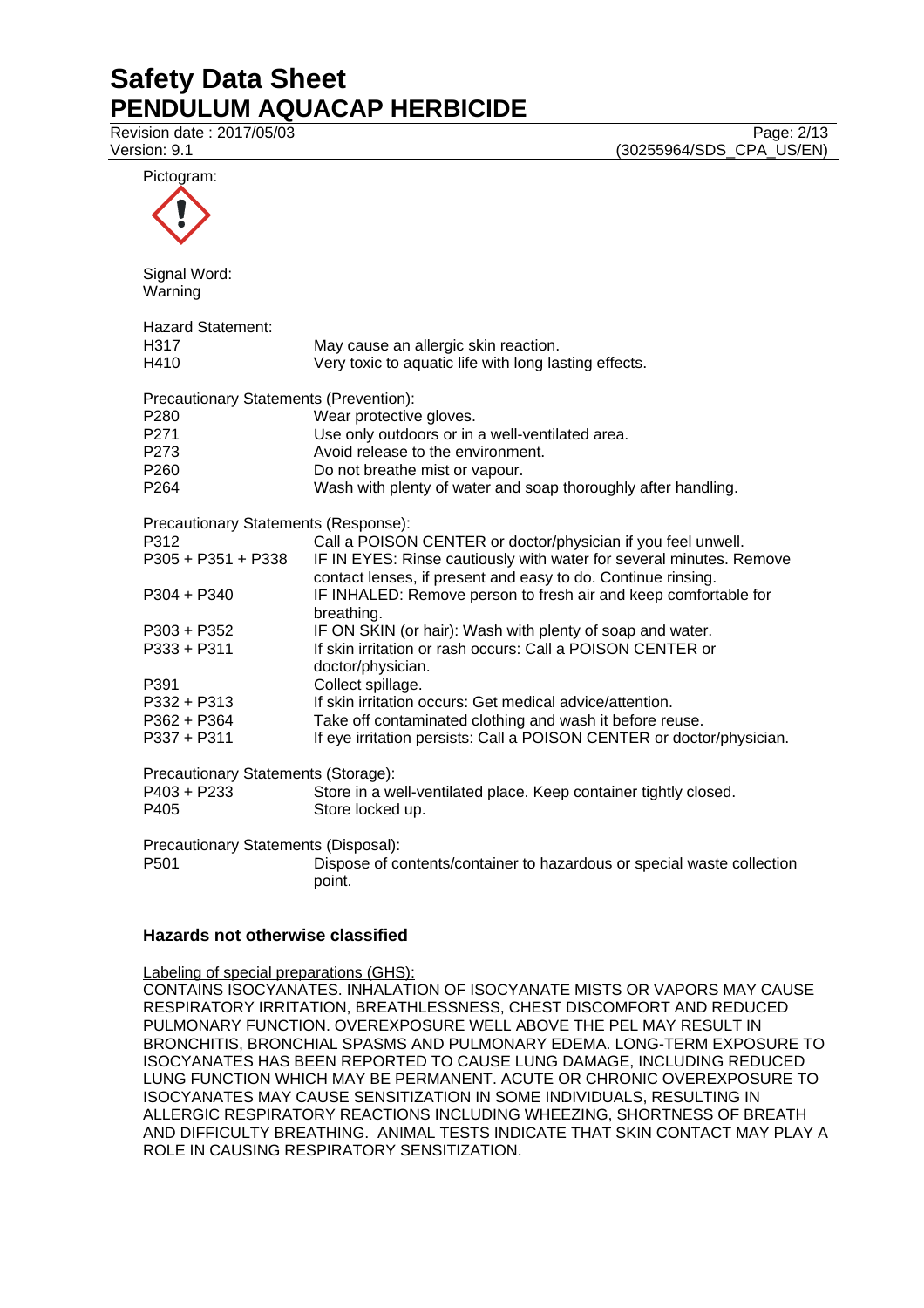### **3. Composition / Information on Ingredients**

#### **According to Regulation 2012 OSHA Hazard Communication Standard; 29 CFR Part 1910.1200**

| <b>CAS Number</b> | Weight %      | <b>Chemical name</b>                                                                |
|-------------------|---------------|-------------------------------------------------------------------------------------|
| 40487-42-1        | $38.7 \%$     | pendimethalin                                                                       |
| 77348-43-7        | $1.0 - 3.0\%$ | Isocyanic acid, polymethylenepolyphenylene ester,<br>polymer with 1,6-hexanediamine |
| 107-06-2          | 40.76 PPM     | 1,2-dichloroethane                                                                  |

#### **4. First-Aid Measures**

#### **Description of first aid measures**

#### **General advice:**

First aid personnel should pay attention to their own safety. If the patient is likely to become unconscious, place and transport in stable sideways position (recovery position). Immediately remove contaminated clothing.

#### **If inhaled:**

Keep patient calm, remove to fresh air, seek medical attention.

#### **If on skin:**

Immediately wash thoroughly with soap and water, seek medical attention.

#### **If in eyes:**

Wash affected eyes for at least 15 minutes under running water with eyelids held open, consult an eye specialist.

#### **If swallowed:**

Immediately rinse mouth and then drink 200-300 ml of water, seek medical attention.

#### **Most important symptoms and effects, both acute and delayed**

Symptoms: orange-red coloured urine caused by dye (not associated with methemoglobinemia) The most important known symptoms and effects are described in the labelling (see section 2) and/or in section 11., Further important symptoms and effects are so far not known.

#### **Indication of any immediate medical attention and special treatment needed**

Note to physician

Treatment: Treat according to symptoms (decontamination, vital functions), no known specific antidote.

### **5. Fire-Fighting Measures**

#### **Extinguishing media**

Suitable extinguishing media: foam, dry powder, carbon dioxide, water spray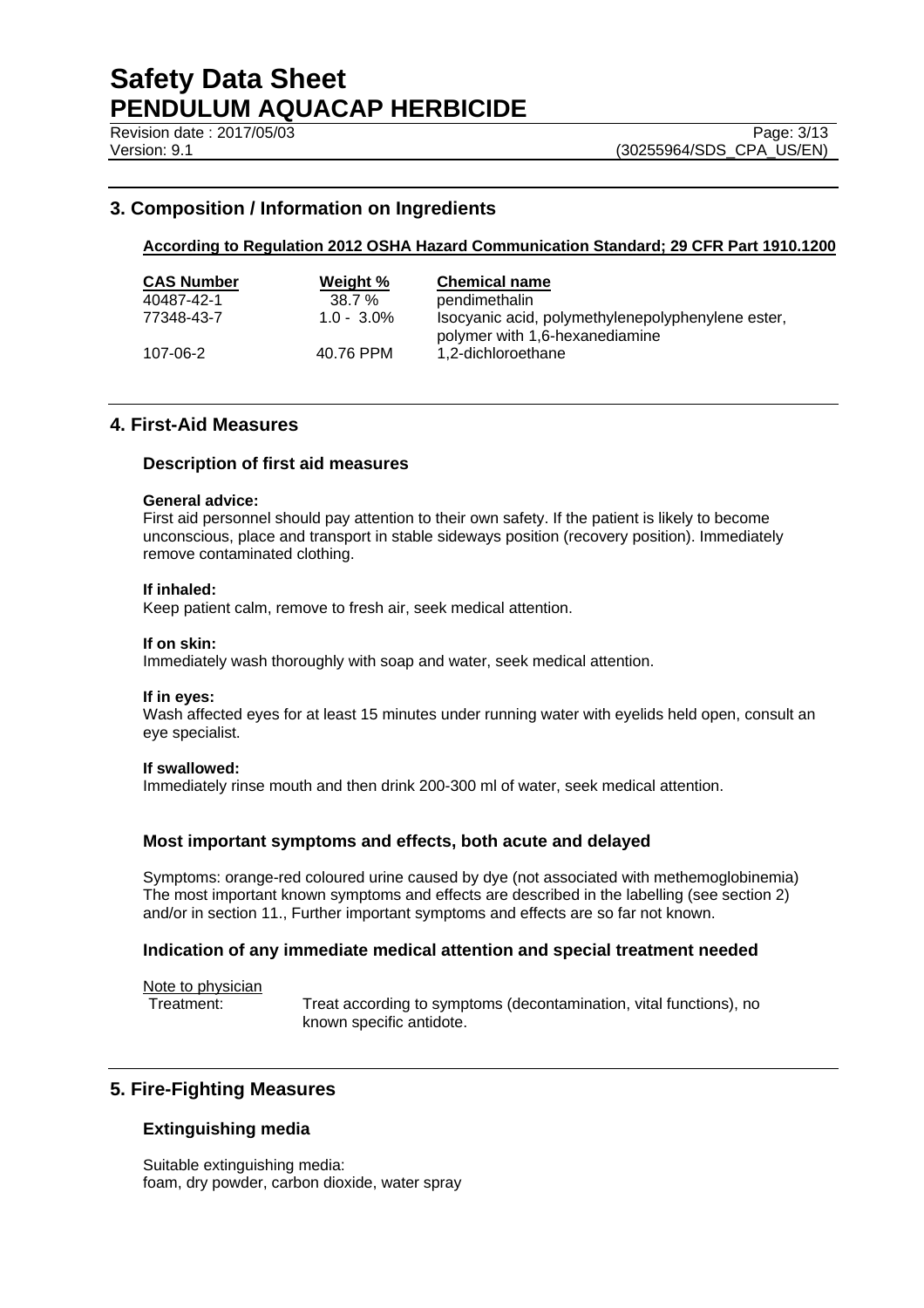Revision date : 2017/05/03

Version: 9.1 (30255964/SDS\_CPA\_US/EN)

#### **Special hazards arising from the substance or mixture**

Hazards during fire-fighting:

carbon monoxide, carbon dioxide, nitrogen dioxide, nitrogen oxide, Hydrocarbons, If product is heated above decomposition temperature, toxic vapours will be released. The substances/groups of substances mentioned can be released in case of fire.

### **Advice for fire-fighters**

Protective equipment for fire-fighting: Firefighters should be equipped with self-contained breathing apparatus and turn-out gear.

#### **Further information:**

Evacuate area of all unnecessary personnel. Contain contaminated water/firefighting water. Do not allow to enter drains or waterways.

## **6. Accidental release measures**

#### **Personal precautions, protective equipment and emergency procedures**

Take appropriate protective measures. Clear area. Shut off source of leak only under safe conditions. Extinguish sources of ignition nearby and downwind. Ensure adequate ventilation. Wear suitable personal protective clothing and equipment.

#### **Environmental precautions**

Do not discharge into the subsoil/soil. Do not discharge into drains/surface waters/groundwater. Contain contaminated water/firefighting water.

#### **Methods and material for containment and cleaning up**

Dike spillage. Pick up with suitable absorbent material. Place into suitable containers for reuse or disposal in a licensed facility. Spilled substance/product should be recovered and applied according to label rates whenever possible. If application of spilled substance/product is not possible, then spills should be contained, solidified, and placed in suitable containers for disposal. After decontamination, spill area can be washed with water. Collect wash water for approved disposal.

### **7. Handling and Storage**

#### **Precautions for safe handling**

RECOMMENDATIONS ARE FOR MANUFACTURING, COMMERCIAL BLENDING, AND PACKAGING WORKERS. PESTICIDE APPLICATORS & WORKERS must refer to the Product Label and Directions for Use attached to the product for Agricultural Use Requirements in accordance with the EPA Worker Protection Standard 40 CFR part 170. Ensure adequate ventilation. Provide good ventilation of working area (local exhaust ventilation if necessary). Keep away from sources of ignition - No smoking. Keep container tightly sealed. Protect contents from the effects of light. Protect against heat. Protect from air. Handle and open container with care. Do not open until ready to use. Once container is opened, content should be used as soon as possible. Avoid aerosol formation. Avoid dust formation. Provide means for controlling leaks and spills. Do not return residues to the storage containers. Follow label warnings even after container is emptied. The substance/ product may be handled only by appropriately trained personnel. Avoid all direct contact with the substance/product. Avoid contact with the skin, eyes and clothing. Avoid inhalation of dusts/mists/vapours. Wear suitable personal protective clothing and equipment.

#### Protection against fire and explosion:

The relevant fire protection measures should be noted. Fire extinguishers should be kept handy. Avoid all sources of ignition: heat, sparks, open flame. Sources of ignition should be kept well clear. Avoid extreme heat. Keep away from oxidizable substances. Electrical equipment should conform to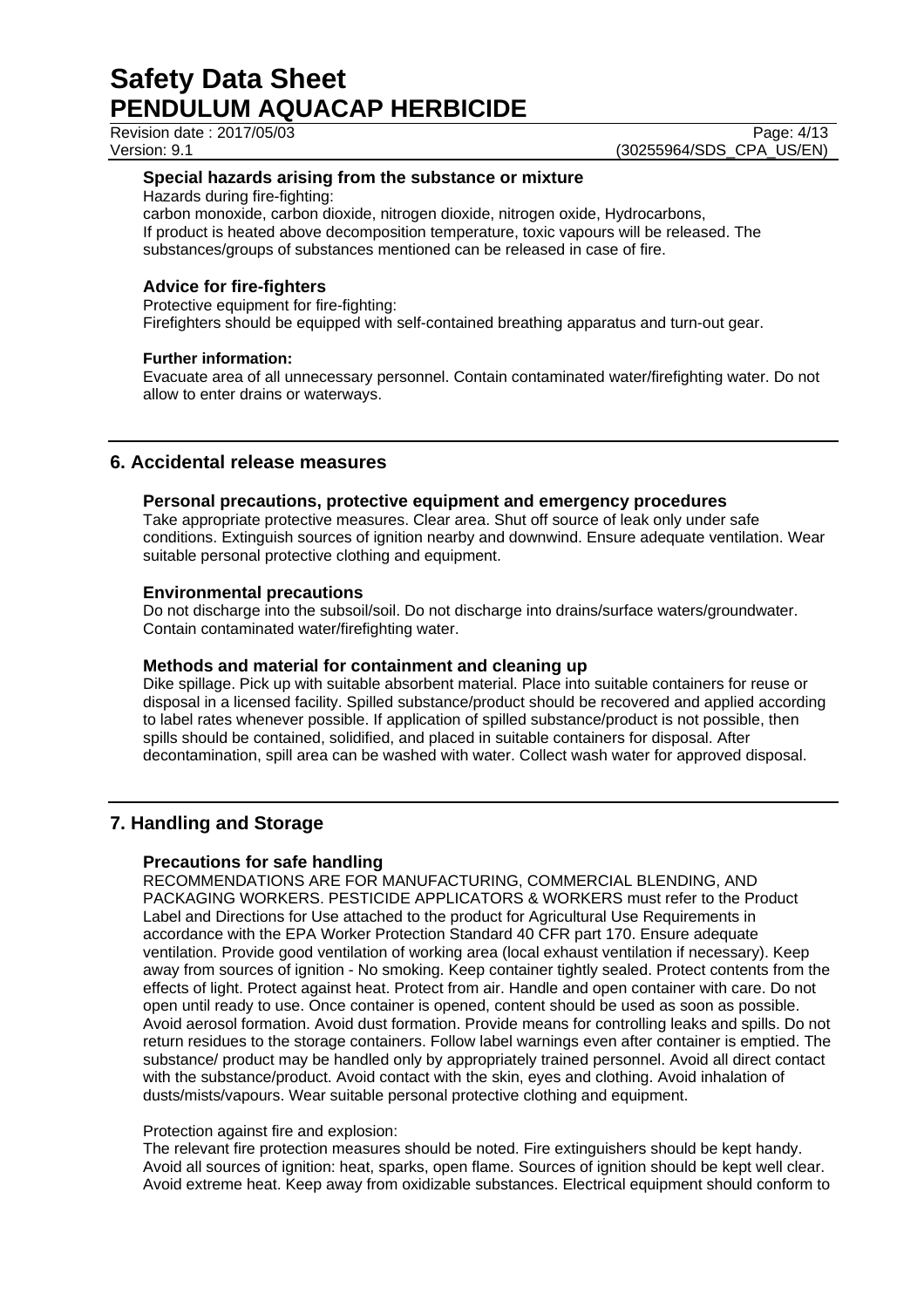Revision date : 2017/05/03 Page: 5/13

Version: 9.1 (30255964/SDS\_CPA\_US/EN)

national electric code. Ground all transfer equipment properly to prevent electrostatic discharge. Electrostatic discharge may cause ignition.

#### **Conditions for safe storage, including any incompatibilities**

Segregate from incompatible substances. Segregate from foods and animal feeds. Segregate from textiles and similar materials.

Further information on storage conditions: Keep only in the original container in a cool, dry, wellventilated place away from ignition sources, heat or flame. Protect containers from physical damage. Protect against contamination. The authority permits and storage regulations must be observed. Protect from temperatures below: -5 °C

Changes in the properties of the product may occur if substance/product is stored below indicated temperature for extended periods of time.

Protect from temperatures above: 40 °C

Changes in the properties of the product may occur if substance/product is stored above indicated temperature for extended periods of time.

## **8. Exposure Controls/Personal Protection**

**Users of a pesticidal product should refer to the product label for personal protective equipment requirements.** 

#### **Components with occupational exposure limits**

| Diphenylmethane-4,4'- | OSHA PEL         | CLV 0.02 ppm $0.2 \text{ mg/m3}$ ; CLV 0.02 ppm 0.2 |
|-----------------------|------------------|-----------------------------------------------------|
| diisocyanate (MDI)    |                  | ma/m3 :                                             |
|                       | <b>ACGIH TLV</b> | TWA value $0.005$ ppm;                              |

#### **Advice on system design:**

Whenever possible, engineering controls should be used to minimize the need for personal protective equipment.

#### **Personal protective equipment**

#### **RECOMMENDATIONS FOR MANUFACTURING, COMMERCIAL BLENDING, AND PACKAGING WORKERS:**

#### **Respiratory protection:**

Wear respiratory protection if ventilation is inadequate. Wear a NIOSH-certified (or equivalent) TC23C Chemical/Mechanical type filter system to remove a combination of particles, gas and vapours. For situations where the airborne concentrations may exceed the level for which an air purifying respirator is effective, or where the levels are unknown or Immediately Dangerous to Life or Health (IDLH), use NIOSH-certified full facepiece pressure demand self-contained breathing apparatus (SCBA) or a full facepiece pressure demand supplied-air respirator (SAR) with escape provisions.

#### **Hand protection:**

Chemical resistant protective gloves, Protective glove selection must be based on the user's assessment of the workplace hazards.

#### **Eye protection:**

Safety glasses with side-shields. Tightly fitting safety goggles (chemical goggles). Wear face shield if splashing hazard exists.

#### **Body protection:**

Body protection must be chosen depending on activity and possible exposure, e.g. head protection, apron, protective boots, chemical-protection suit.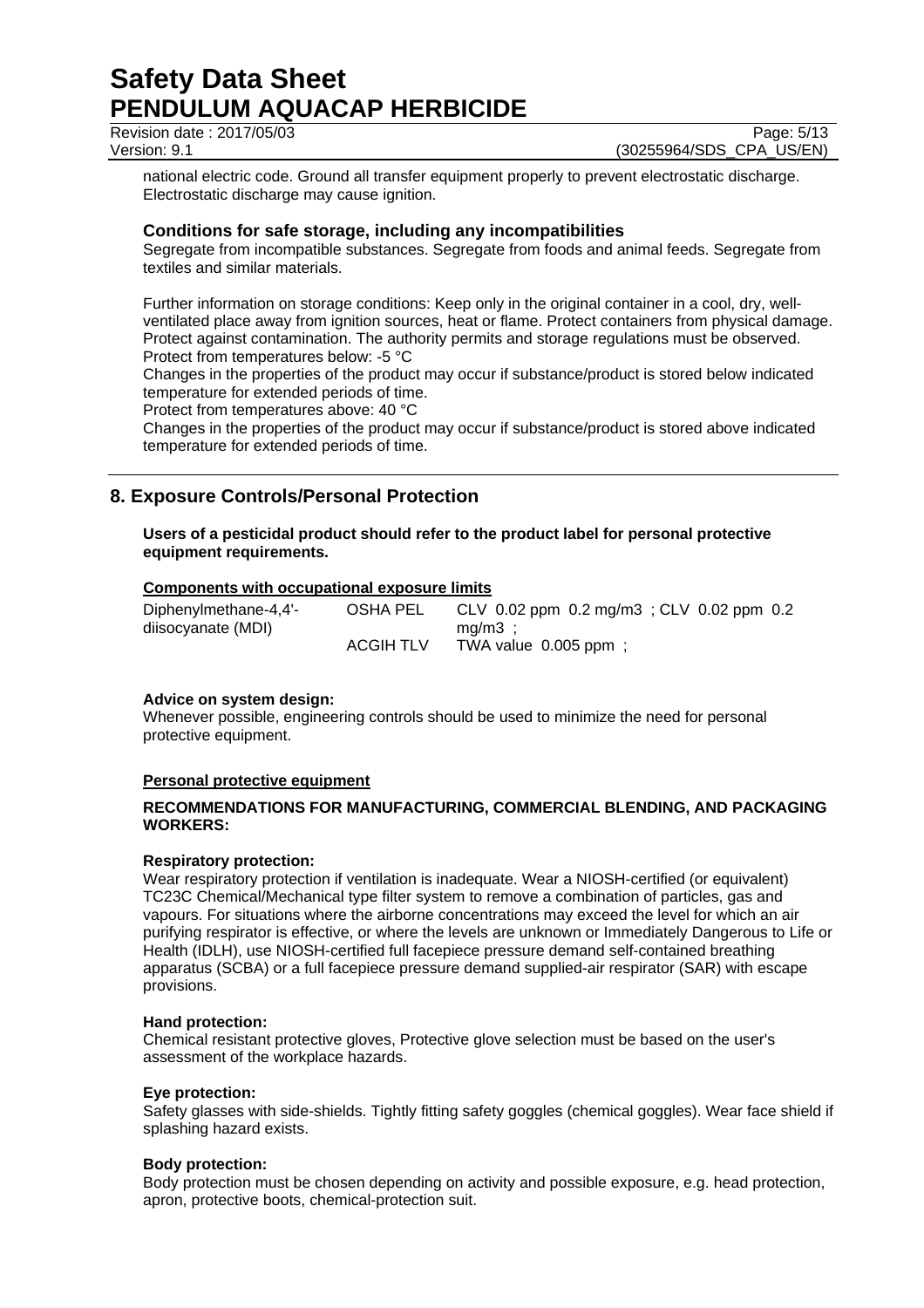Revision date : 2017/05/03 Page: 6/13

Version: 9.1 (30255964/SDS\_CPA\_US/EN)

### **General safety and hygiene measures:**

Wear long sleeved work shirt and long work pants in addition to other stated personal protective equipment. Work place should be equipped with a shower and an eye wash. Handle in accordance with good industrial hygiene and safety practice. Personal protective equipment should be decontaminated prior to reuse. Gloves must be inspected regularly and prior to each use. Replace if necessary (e.g. pinhole leaks). Take off immediately all contaminated clothing. Store work clothing separately. Hands and/or face should be washed before breaks and at the end of the shift. No eating, drinking, smoking or tobacco use at the place of work. Keep away from food, drink and animal feeding stuffs.

### **9. Physical and Chemical Properties**

| Form:                                              | microencapsulated, suspension                                                      |                |
|----------------------------------------------------|------------------------------------------------------------------------------------|----------------|
| Odour:<br>Odour threshold:                         | faint odour, nutty<br>Not determined due to potential health hazard by inhalation. |                |
| Colour:                                            | yellow to brown                                                                    |                |
| pH value:                                          | approx. 7 - 9                                                                      |                |
|                                                    | (21 °C)                                                                            |                |
|                                                    | (measured with the undiluted                                                       |                |
|                                                    | substance)                                                                         |                |
| Melting point:                                     | approx. 0 °C                                                                       |                |
|                                                    | Information applies to the solvent.                                                |                |
| Flash point:                                       | > 230 °F                                                                           |                |
| Flammability:                                      | not highly flammable                                                               |                |
| Lower explosion limit:                             | As a result of our experience with this                                            |                |
|                                                    | product and our knowledge of its                                                   |                |
|                                                    | composition we do not expect any                                                   |                |
|                                                    | hazard as long as the product is used<br>appropriately and in accordance with      |                |
|                                                    | the intended use.                                                                  |                |
| Upper explosion limit:                             | As a result of our experience with this                                            |                |
|                                                    | product and our knowledge of its                                                   |                |
|                                                    | composition we do not expect any                                                   |                |
|                                                    | hazard as long as the product is used                                              |                |
|                                                    | appropriately and in accordance with                                               |                |
|                                                    | the intended use.                                                                  |                |
| Autoignition:                                      | 354 °C                                                                             | (DIN EN 14522) |
| Density:                                           | approx. 9.79 lb/USg                                                                |                |
|                                                    | (68 °F)                                                                            |                |
| Vapour density:                                    | not applicable                                                                     |                |
| Partitioning coefficient n-                        | not applicable                                                                     |                |
| octanol/water (log Pow):<br>Thermal decomposition: | carbon monoxide, carbon dioxide, nitrogen dioxide, nitrogen                        |                |
|                                                    | oxide, Hydrocarbons                                                                |                |
|                                                    | Stable at ambient temperature. If product is heated above                          |                |
|                                                    | decomposition temperature toxic vapours may be released.                           |                |
| Viscosity, dynamic:                                | 128 mPa.s                                                                          | (OECD 114)     |
|                                                    | (20 °C)                                                                            |                |
| Solubility in water:                               | dispersible                                                                        |                |
| Molar mass:                                        | 281.31 g/mol                                                                       |                |
| Evaporation rate:                                  | not applicable                                                                     |                |
| Other Information:                                 | If necessary, information on other physical and chemical                           |                |
|                                                    | parameters is indicated in this section.                                           |                |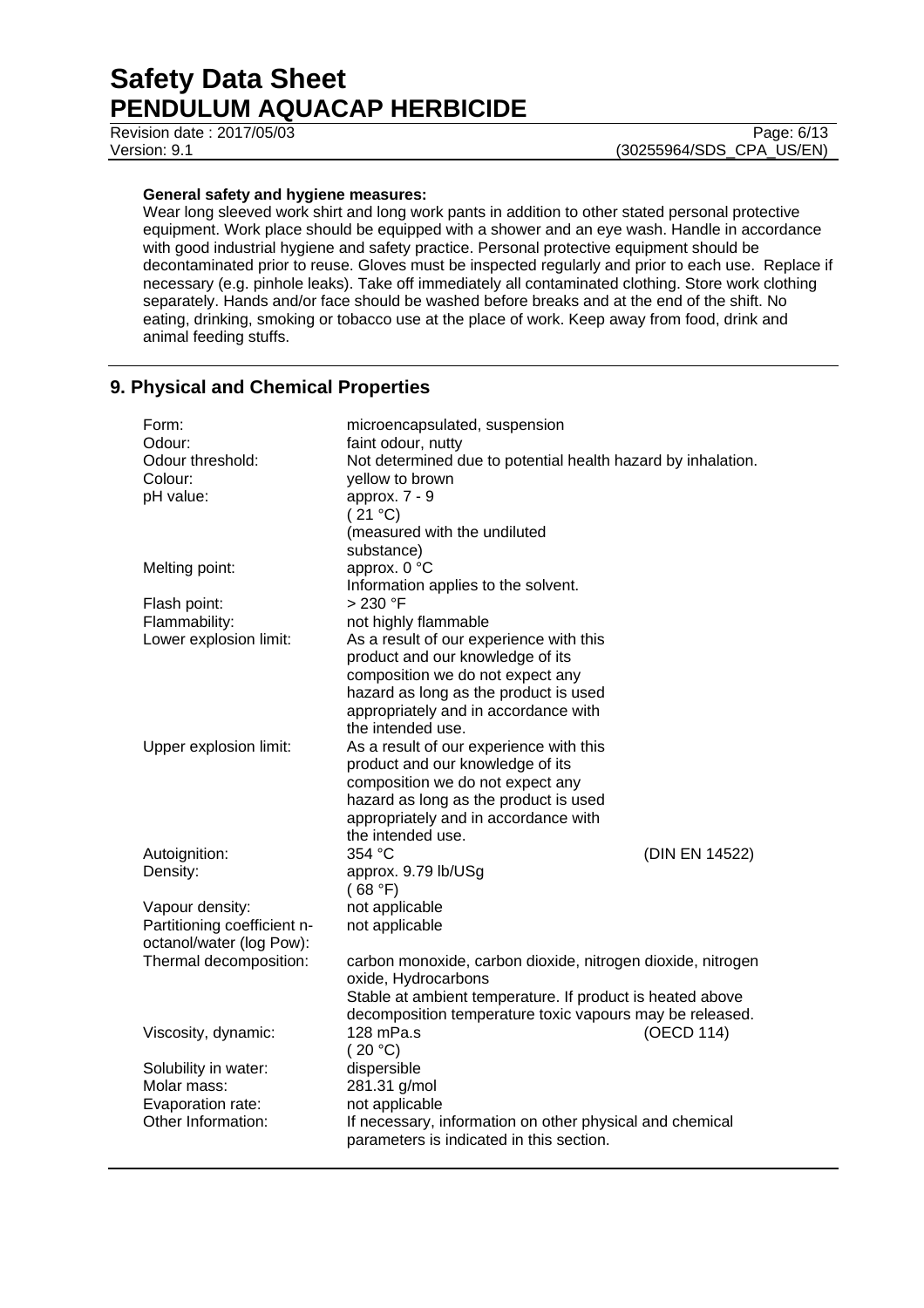Revision date : 2017/05/03 Page: 7/13

Version: 9.1 (30255964/SDS\_CPA\_US/EN)

### **10. Stability and Reactivity**

#### **Reactivity**

No hazardous reactions if stored and handled as prescribed/indicated.

Oxidizing properties: not fire-propagating

#### **Chemical stability**

The product is stable if stored and handled as prescribed/indicated.

#### **Possibility of hazardous reactions**

The product is chemically stable. Hazardous polymerization will not occur. No hazardous reactions if stored and handled as prescribed/indicated.

#### **Conditions to avoid**

Avoid all sources of ignition: heat, sparks, open flame. Avoid prolonged storage. Avoid electro-static discharge. Avoid contamination. Avoid prolonged exposure to extreme heat. Avoid extreme temperatures.

#### **Incompatible materials**

strong acids, strong bases, strong oxidizing agents

#### **Hazardous decomposition products**

Decomposition products:

No hazardous decomposition products if stored and handled as prescribed/indicated., Prolonged thermal loading can result in products of degradation being given off.

Thermal decomposition: Possible thermal decomposition products: carbon monoxide, carbon dioxide, nitrogen dioxide, nitrogen oxide, Hydrocarbons Stable at ambient temperature. If product is heated above decomposition temperature toxic vapours may be released.

### **11. Toxicological information**

#### **Primary routes of exposure**

Routes of entry for solids and liquids are ingestion and inhalation, but may include eye or skin contact. Routes of entry for gases include inhalation and eye contact. Skin contact may be a route of entry for liquefied gases.

#### **Acute Toxicity/Effects**

Acute toxicity

Assessment of acute toxicity: Relatively nontoxic after single ingestion. Relatively nontoxic after short-term inhalation. Relatively nontoxic after short-term skin contact.

Oral Type of value: LD50 Species: rat (male/female) Value: > 5,000 mg/kg (OECD Guideline 401)

Inhalation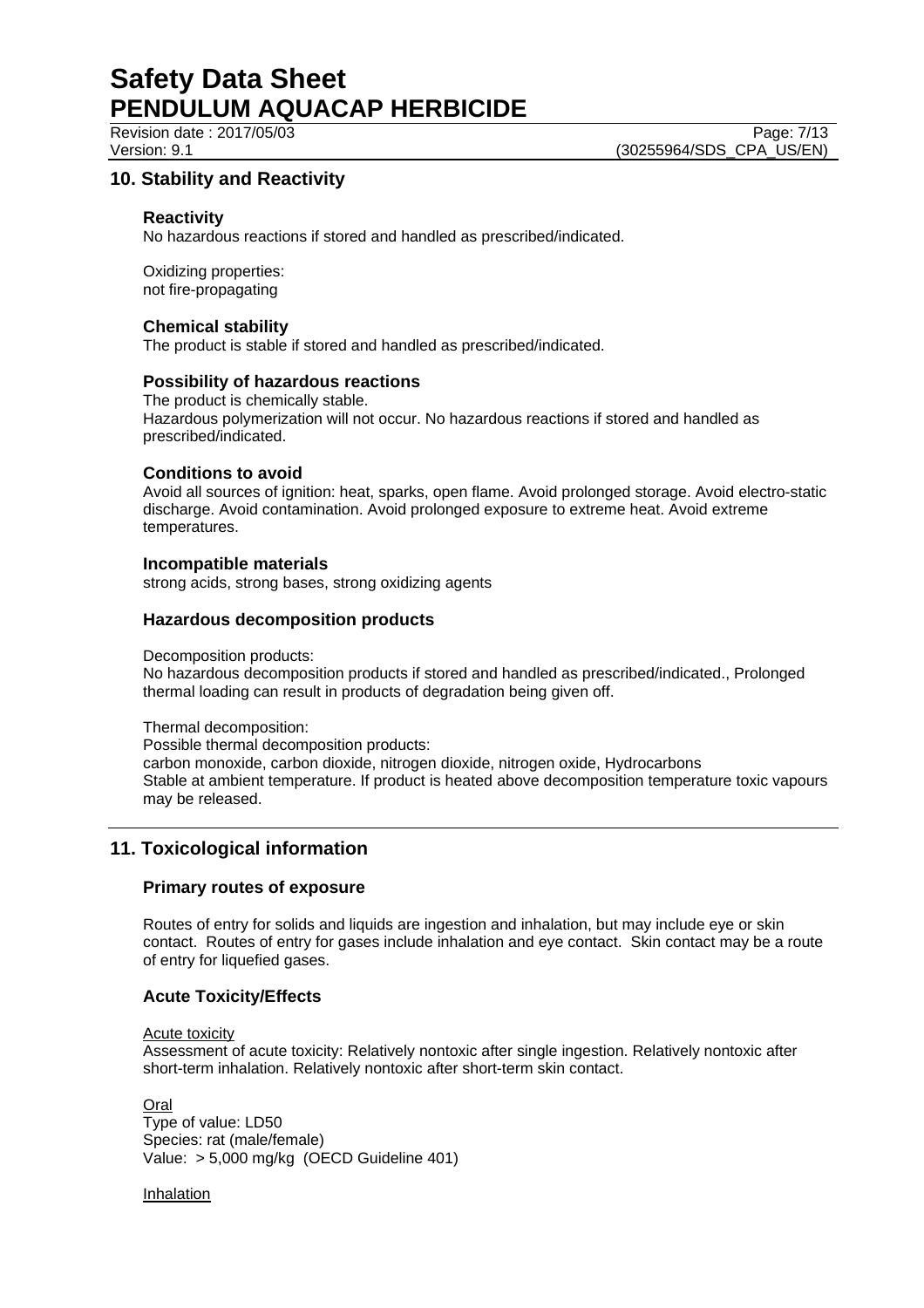Revision date : 2017/05/03 Page: 8/13

Version: 9.1 (30255964/SDS\_CPA\_US/EN)

Type of value: LC50 Species: rat (male/female) Value: > 5.23 mg/l (OECD Guideline 403) Exposure time: 4 h An aerosol was tested. No mortality was observed.

Dermal Type of value: LD50 Species: rat (male/female) Value: > 5,000 mg/kg (OECD Guideline 402)

Assessment other acute effects Assessment of STOT single: Based on the available information there is no specific target organ toxicity to be expected after a single exposure.

The product has not been tested. The statement has been derived from the properties of the individual components.

#### Irritation / corrosion

Assessment of irritating effects: May cause slight but temporary irritation to the eyes. May cause slight irritation to the skin.

Skin Species: rabbit Result: Slightly irritating.

Eye Species: rabbit Result: Slightly irritating.

**Sensitization** Assessment of sensitization: Skin sensitizing effects were not observed in animal studies.

Mouse Local Lymph Node Assay (LLNA) Species: guinea pig Result: sensitizing Method: OECD Guideline 406

#### **Chronic Toxicity/Effects**

#### Repeated dose toxicity

Assessment of repeated dose toxicity: The product has not been tested. The statement has been derived from the properties of the individual components.

*Information on: pendimethalin* 

*Assessment of repeated dose toxicity: No substance-specific organtoxicity was observed after repeated administration to animals. Adaptive effects were observed after repeated exposure in animal studies.* 

----------------------------------

#### **Genetic toxicity**

Assessment of mutagenicity: The product has not been tested. The statement has been derived from the properties of the individual components. Mutagenicity tests revealed no genotoxic potential.

**Carcinogenicity**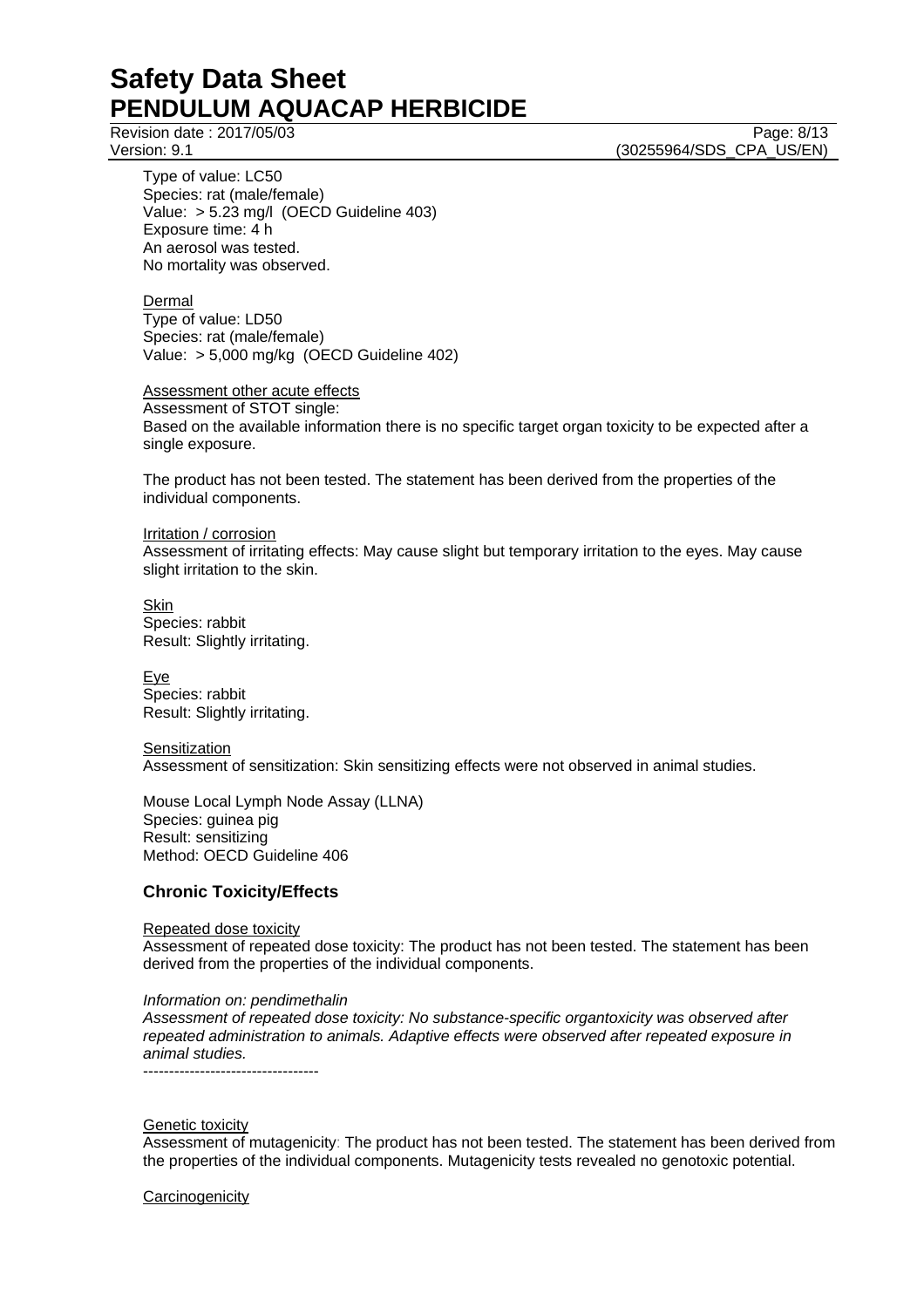Revision date : 2017/05/03 Page: 9/13

Assessment of carcinogenicity: The product has not been tested. The statement has been derived from the properties of the individual components.

#### *Information on: pendimethalin*

*Assessment of carcinogenicity: In long-term studies in rats the substance induced thyroid tumors. The effect is caused by an animal specific mechanism that has no human counter part. In long-term studies in mice in which the substance was given by feed, a carcinogenic effect was not observed.*  ----------------------------------

#### Reproductive toxicity

Assessment of reproduction toxicity: The product has not been tested. The statement has been derived from the properties of the individual components. The results of animal studies gave no indication of a fertility impairing effect.

#### **Teratogenicity**

Assessment of teratogenicity: The product has not been tested. The statement has been derived from the properties of the individual components. Animal studies gave no indication of a developmental toxic effect at doses that were not toxic to the parental animals.

#### Experiences in humans

Pendimethalin is a strongly orange-red compound - virtually an aniline dye. Cases have been described of of orange-yellow colouration of urine following heavy exposure of workers to the dust of pendimethalin. Despite its structure as both a nitro-compound and aromatic amine, exposure to pendimethalin is NOT associated with methemoglobinemia.

Other Information

Misuse can be harmful to health.

### **Symptoms of Exposure**

orange-red coloured urine caused by dye (not associated with methemoglobinemia) The most important known symptoms and effects are described in the labelling (see section 2) and/or in section 11., Further important symptoms and effects are so far not known.

#### Medical conditions aggravated by overexposure

Individuals with pre-existing diseases of the respiratory system, skin or eyes may have increased susceptibility to excessive exposures.

## **12. Ecological Information**

#### **Toxicity**

Aquatic toxicity Assessment of aquatic toxicity: Very toxic (acute effect) to aquatic organisms.

Toxicity to fish LC50 (96 h) 20.36 mg/l, Oncorhynchus mykiss (OECD Guideline 203, static)

Aquatic invertebrates EC50 (48 h) > 100 mg/l, Daphnia magna (OECD Guideline 202, part 1, static)

Aquatic plants EC50 (72 h) 1.49 mg/l (growth rate), Pseudokirchneriella subcapitata (OECD Guideline 201)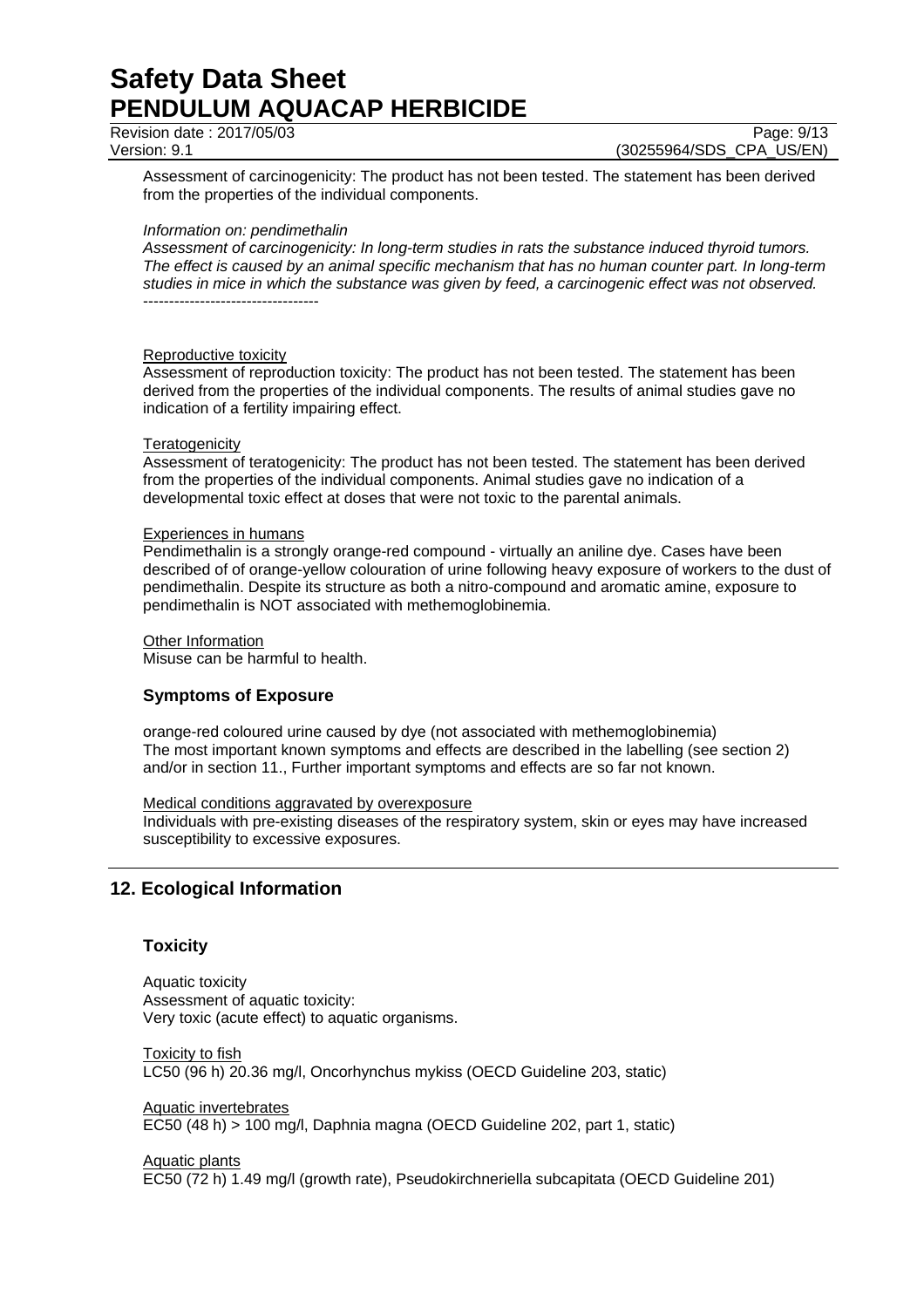Revision date : 2017/05/03 Page: 10/13

Version: 9.1 (30255964/SDS\_CPA\_US/EN)

No observed effect concentration (72 h) 0.035 mg/l (growth rate), Pseudokirchneriella subcapitata (OECD Guideline 201)

EC50 (7 d) 19.25 mg/l (growth rate), Lemna gibba (OECD guideline 221)

No observed effect concentration (7 d) 1.0 mg/l (growth rate), Lemna gibba (OECD guideline 221)

Assessment of terrestrial toxicity Acutely harmful to terrestrial organisms.

#### Other terrestrial non-mammals

*Information on: pendimethalin LD50 1,421 mg/kg, Anas platyrhynchos Acutely harmful to terrestrial organisms. LD50 49.8 ug/bee, Apis mellifera Acutely harmful to terrestrial organisms.*  ----------------------------------

#### **Persistence and degradability**

Elimination information

*Information on: pendimethalin* 

 *< 10 % CO2 formation relative to the theoretical value (28 d) (OECD 301B; ISO 9439; 92/69/EEC, C.4-C) Not readily biodegradable (by OECD criteria).* 

----------------------------------

#### **Mobility in soil**

Assessment transport between environmental compartments The product has not been tested. The statement has been derived from the properties of the individual components.

#### *Information on: pendimethalin*

*The substance will slowly evaporate into the atmosphere from the water surface. Following exposure to soil, adsorption to solid soil particles is probable, therefore contamination of groundwater is not expected.*

----------------------------------

#### **Additional information**

Other ecotoxicological advice: The ecological data given are those of the active ingredient. Do not release untreated into natural waters.

#### **13. Disposal considerations**

#### **Waste disposal of substance:**

Pesticide wastes are regulated. Improper disposal of excess pesticide, spray mix or rinsate is a violation of federal law. If pesticide wastes cannot be disposed of according to label instructions, contact the State Pesticide or Environmental Control Agency or the Hazardous Waste representative at the nearest EPA Regional Office for guidance.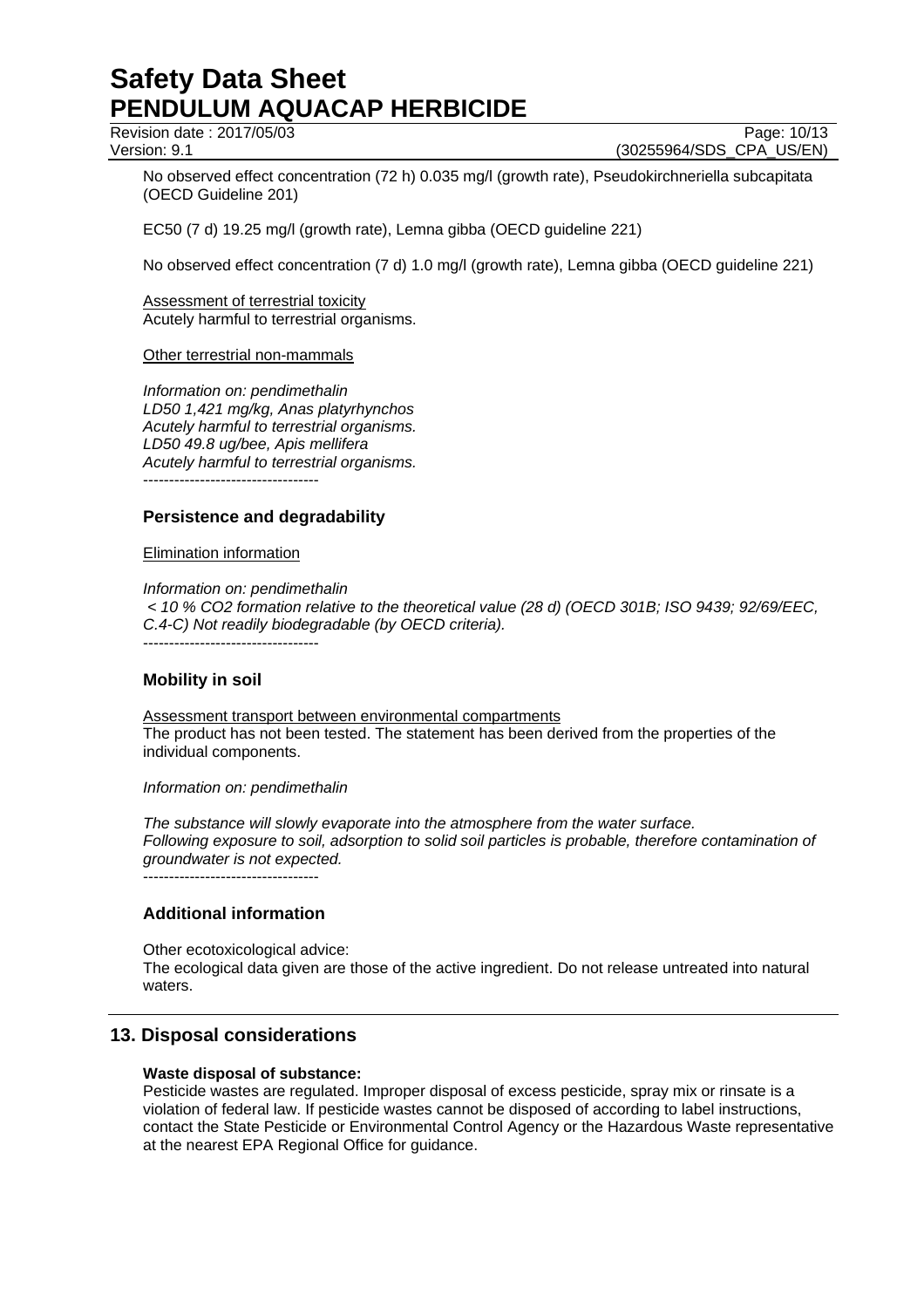**Container disposal:** 

Rinse thoroughly at least three times (triple rinse) in accordance with EPA recommendations. Consult state or local disposal authorities for approved alternative procedures such as container recycling. Recommend crushing, puncturing or other means to prevent unauthorized use of used containers.

#### **RCRA:** D028

The waste codes are manufacturer's recommendations based on the designated use of the product. Other use and special waste disposal treatment on customer's location may require different wastecode assigments.

### **14. Transport Information**

**Land transport**  USDOT

Not classified as a dangerous good under transport regulations

| Sea transport<br>IMDG                                                                                        |                                                                                                                         |
|--------------------------------------------------------------------------------------------------------------|-------------------------------------------------------------------------------------------------------------------------|
| Hazard class:<br>Packing group:<br>ID number:<br>Hazard label:<br>Marine pollutant:<br>Proper shipping name: | 9<br>Ш<br>UN 3082<br>9, EHSM<br>YES.<br>ENVIRONMENTALLY HAZARDOUS SUBSTANCE, LIQUID,<br>N.O.S. (contains PENDIMETHALIN) |
| Air transport<br><b>IATA/ICAO</b>                                                                            |                                                                                                                         |
| Hazard class:<br>Packing group:<br>ID number:<br>Hazard label:<br>Proper shipping name:                      | 9<br>Ш<br><b>UN 3082</b><br>9, EHSM<br>ENVIRONMENTALLY HAZARDOUS SUBSTANCE, LIQUID,<br>N.O.S. (contains PENDIMETHALIN)  |

#### **Further information**

DOT: This product is regulated if the amount in a single receptacle exceeds the Reportable Quantity (RQ). Please refer to Section 15 of this MSDS for the RQ for this product.

#### **15. Regulatory Information**

#### **Federal Regulations**

# **Registration status:**

TSCA, US released / exempt

Chemical TSCA, US blocked / not listed

#### **EPCRA 311/312 (Hazard categories):** Acute; Chronic

**EPCRA 313:** 

Revision date : 2017/05/03 Version: 9.1 (30255964/SDS\_CPA\_US/EN)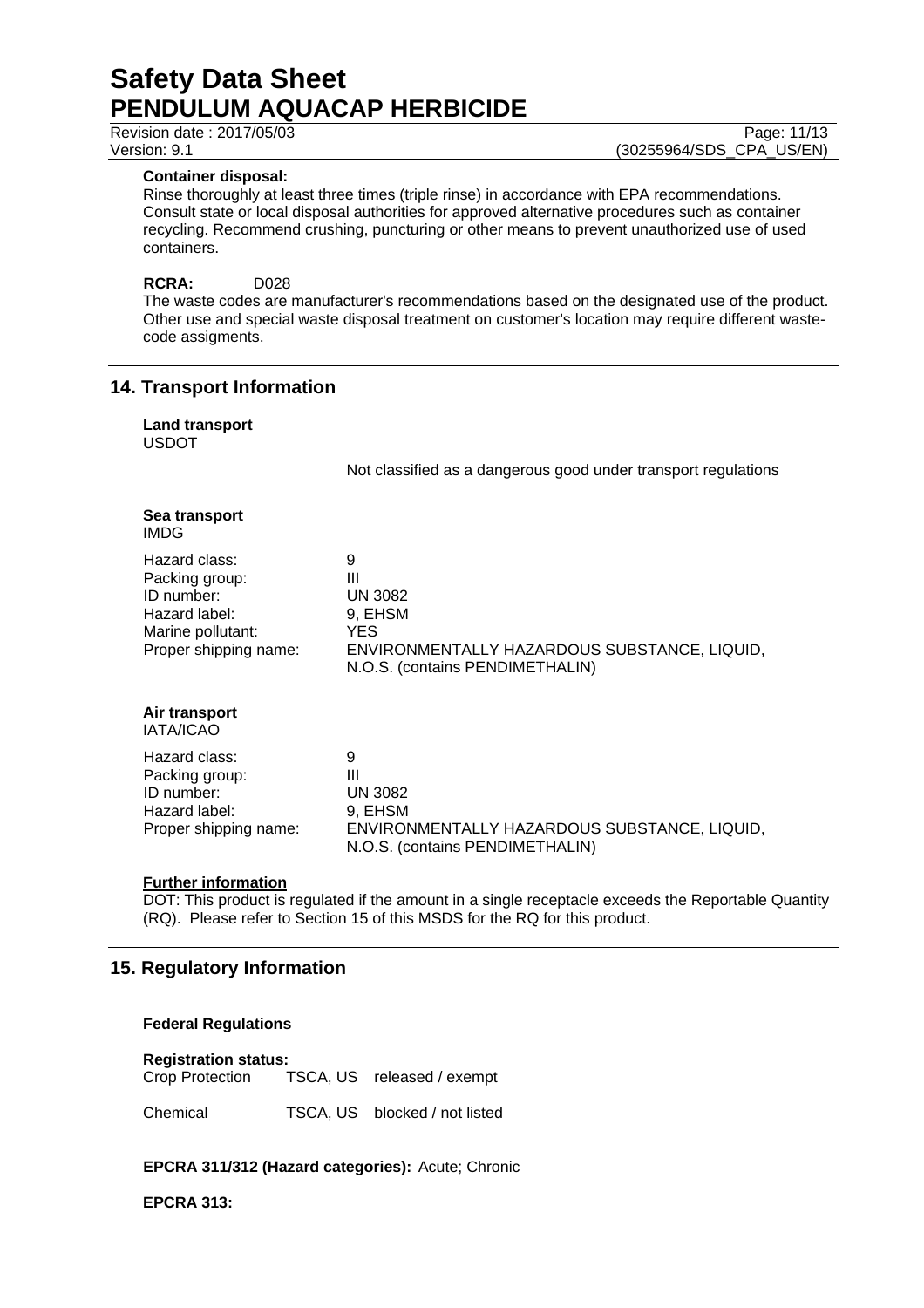Revision date : 2017/05/03 Page: 12/13

Version: 9.1 (30255964/SDS\_CPA\_US/EN)

| <b>CAS Number</b><br>40487-42-1 | <b>Chemical name</b><br>pendimethalin |  |
|---------------------------------|---------------------------------------|--|
| CERCLA RQ                       | <b>CAS Number</b>                     |  |
| 100 LBS                         | 107-06-2                              |  |

**Chemical name** 1,2-dichloroethane

#### **State regulations**

| State RTK | <b>CAS Number</b> | <b>Chemical name</b> |
|-----------|-------------------|----------------------|
| NJ        | 40487-42-1        | pendimethalin        |

#### **CA Prop. 65:**

A risk assessment indicates CA Proposition 65 Safe Harbor criteria are not exceeded when the product is used for agricultural or residential purposes.

**NFPA Hazard codes:** Health : 1 Fire: 1 Reactivity: 1 Special:

#### **Labeling requirements under FIFRA**

This chemical is a pesticide product registered by the Environmental Protection Agency and is subject to certain labeling requirements under federal pesticide law. These requirements differ from the classification criteria and hazard information required for safety data sheets, and workplace labels of non-pesticide chemicals. Following is the hazard information as required on the pesticide label.

CAUTION: Causes eye irritation. HARMFUL IF ABSORBED THROUGH SKIN. HARMFUL IF SWALLOWED. KEEP OUT OF REACH OF CHILDREN. KEEP OUT OF REACH OF DOMESTIC ANIMALS. Avoid contact with the skin, eyes and clothing.

### **16. Other Information**

#### **SDS Prepared by:**

BASF NA Product Regulations SDS Prepared on: 2017/05/03

We support worldwide Responsible Care® initiatives. We value the health and safety of our employees, customers, suppliers and neighbors, and the protection of the environment. Our commitment to Responsible Care is integral to conducting our business and operating our facilities in a safe and environmentally responsible fashion, supporting our customers and suppliers in ensuring the safe and environmentally sound handling of our products, and minimizing the impact of our operations on society and the environment during production, storage, transport, use and disposal of our products.

IMPORTANT: WHILE THE DESCRIPTIONS, DESIGNS, DATA AND INFORMATION CONTAINED HEREIN ARE PRESENTED IN GOOD FAITH AND BELIEVED TO BE ACCURATE , IT IS PROVIDED FOR YOUR GUIDANCE ONLY. BECAUSE MANY FACTORS MAY AFFECT PROCESSING OR APPLICATION/USE, WE RECOMMEND THAT YOU MAKE TESTS TO DETERMINE THE SUITABILITY OF A PRODUCT FOR YOUR PARTICULAR PURPOSE PRIOR